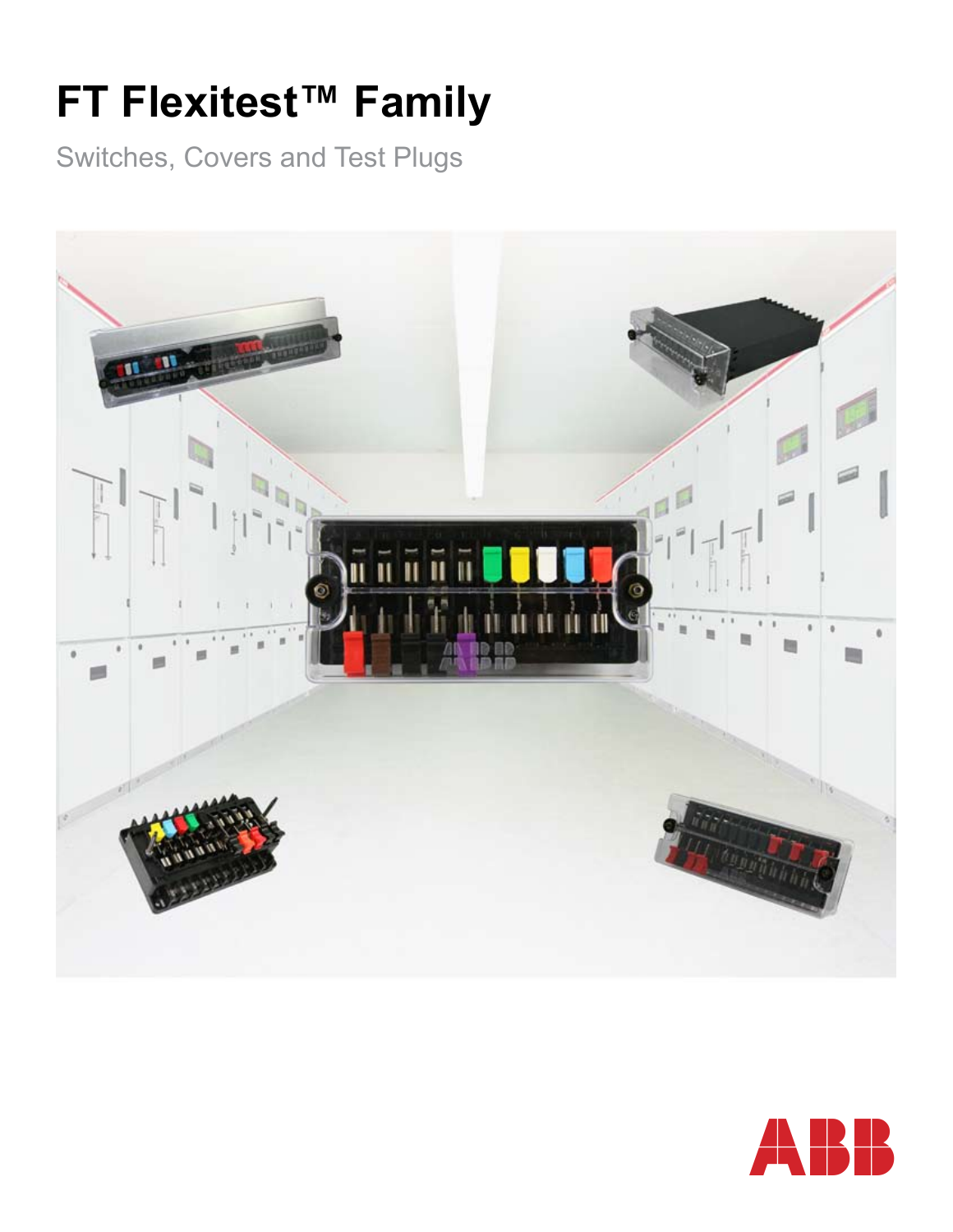# **FT Flexitest™ Family**

# **Application**

Setting the industry standard for many years, the ABB FT Flexitest™ Family provides a safe, simple, fast and reliable method in switchgear, breaker, relay, metering or industrial applications where in-service testing, isolation, calibration, or monitoring is required without de-powering panels.





*Make at (1) before Break at (2)*







#### **Features**

#### **Safety**

- "Make before break" short circuit feature safely isolates equipment from current transformer circuits and is rated for 600V and 30A.
- Standards UL recognized, 1E qualified switches, ISO9001 certified facility
- Security Meter seal capability through either of the cover studs prevents unauthorized access to the switch with the cover on.

 **Quality and longevity** - unsurpassed with over 50 years of field proven application and vigorous quality testing programs

 **Flexibility** - Switches are available any combination of 10 or 14 current or potential circuits as well as in assemblies to meet customer's application needs.

 **Convenience** - immediate access to relay or other device circuits without disconnecting any wiring

 **Technical support** - 24 hours a day, 7 days a week **Short lead times** - stock to two weeks maximum, emergencies shipped within 24 hours - sometimes same day

 ABB Substation Automation and Protection relays and products are backed by a **12 year warranty.**

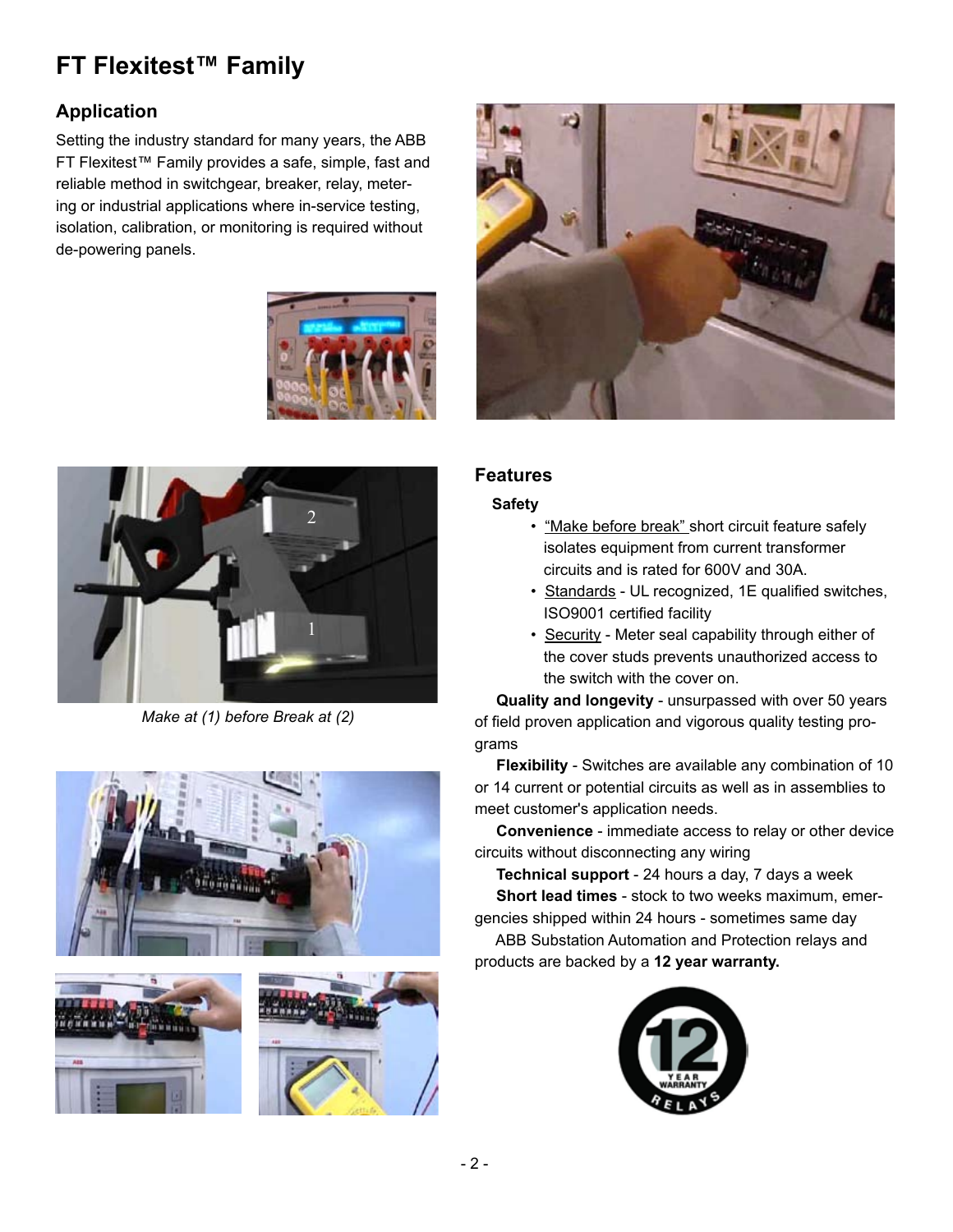# **FT Flexitest™ Test Switches**

These switches are available with either screw or stud connections and with a clear or black cover. The black cover is important when all switches must be closed otherwise it will not mount.



#### **Clear cover benefits:**

- Visible blade position allowing for open or closed switches
- Prevents exposure to energized blades

### **FT-1**

*Basic test switch*

- 10 pole
- Rear Connections
- Standard Depth
- Shown with clear cover





### **FT-14**

*Test switch with extra poles*

- 14 pole
- Rear Connections
- Standard Depth
- Shown with clear cover





# **FT-1F**

*May be mounted inside switchgear rather than onto the panel*

- 10 pole
- Front Connections
- Standard Depth
- Shown without cover





# **FT-1X**

*Extended to match the depth of nearby equipment for easier wiring*

- 10 pole
- Rear Connections
- Extended Depth (10'')
- Shown with clear cover

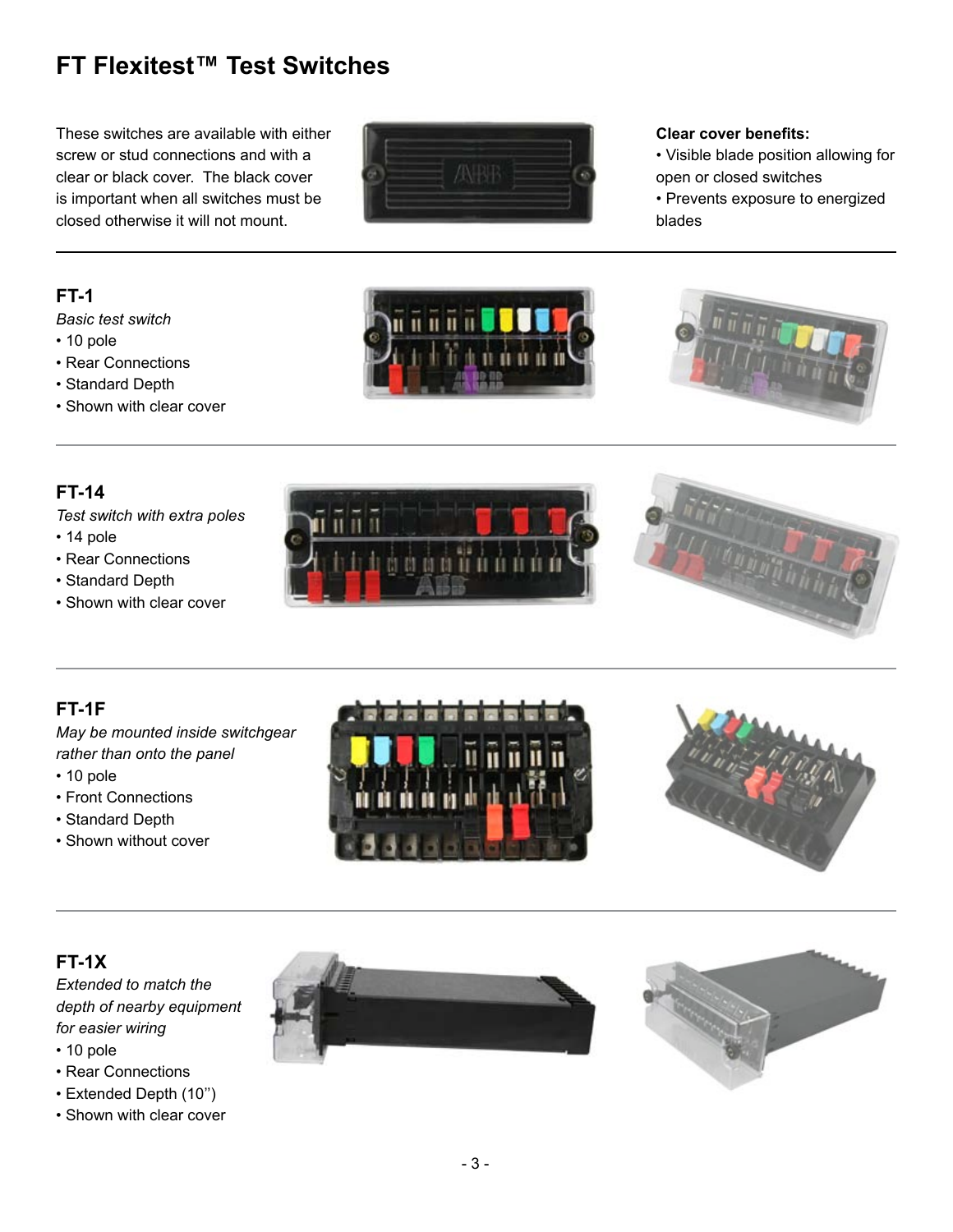# **FT Flexitest™ Test Switch Assemblies**

Test switch assemblies are on a pre-drilled 19'' panel and come with up to 3 mounted FT switches. They can also be special ordered with meter and lockout switches. This allows for faster installation of the switches into switchgear.

#### **FT-19R**

• Has any combination of 3 FT-1 or FT-

1X switches with up to 30 terminals

- 19'' width
- Available in 2RU, 3RU and 4RUt and various colors/finishes
- Available with clear or black covers over each switch or as one long cover

• Has room for labels above each switch

# **FT-19RS**

• 19'' width

• Available in 2RU, 3RU and 4RUt and various colors/finishes

*Possible configurations:*





*Front View*



*Rear View*



| LOC.A     | LOC.B                              | LOC.C     |  |  |  |
|-----------|------------------------------------|-----------|--|--|--|
| $FT-1$ SW | <b>SPECIAL</b><br><b>EQUIPMENT</b> | $FT-1$ SW |  |  |  |
|           | ۰.                                 |           |  |  |  |



- 4 -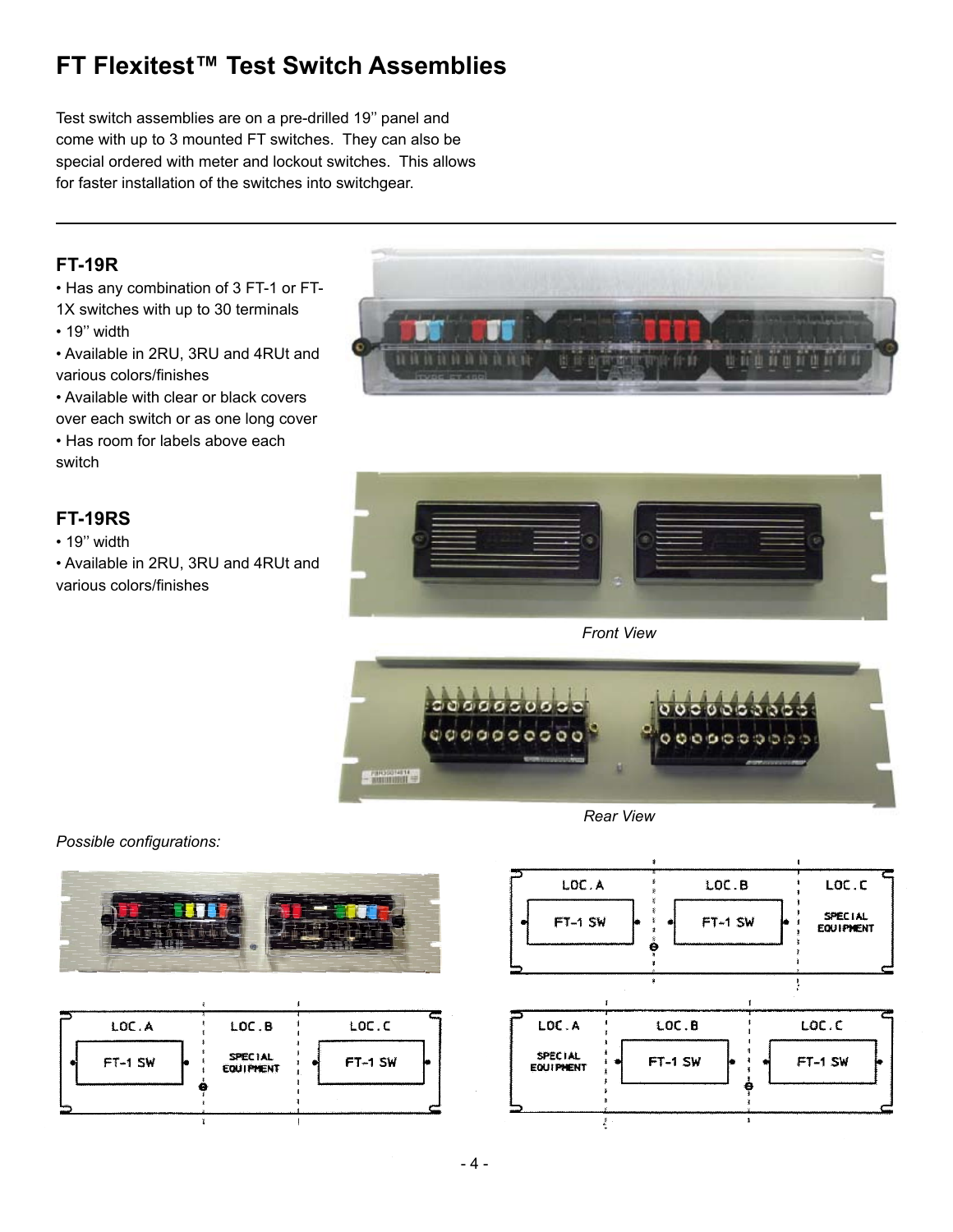# **FT Flexitest™ Test Plugs and Kit**

Test plugs fit into the test switches and facilitate testing. They are compatible with standard banana plugs, spade lugs, ring lugs, meter test probes and custom/standard cables and harnesses.



#### **FT Individual Test Plug**

- Single pole for in-service measurement
- Wires are welded to the test plug before using





# **FT Separate Source**

# **Test Plug**

- Universal configuration
- Isolates all devices that are wired into the test switch



# **FT In-Service Test Plug**

• Configured for specific FT switch (not universal) • Isolation testing performed according to configuration





# **FT Test Kit**

*Convenient set of tools for testing of any FT switch*

- Test plugs (Individual and Separate Source)
- Test clips
- Test probes
- Patch cords
- Carrying case